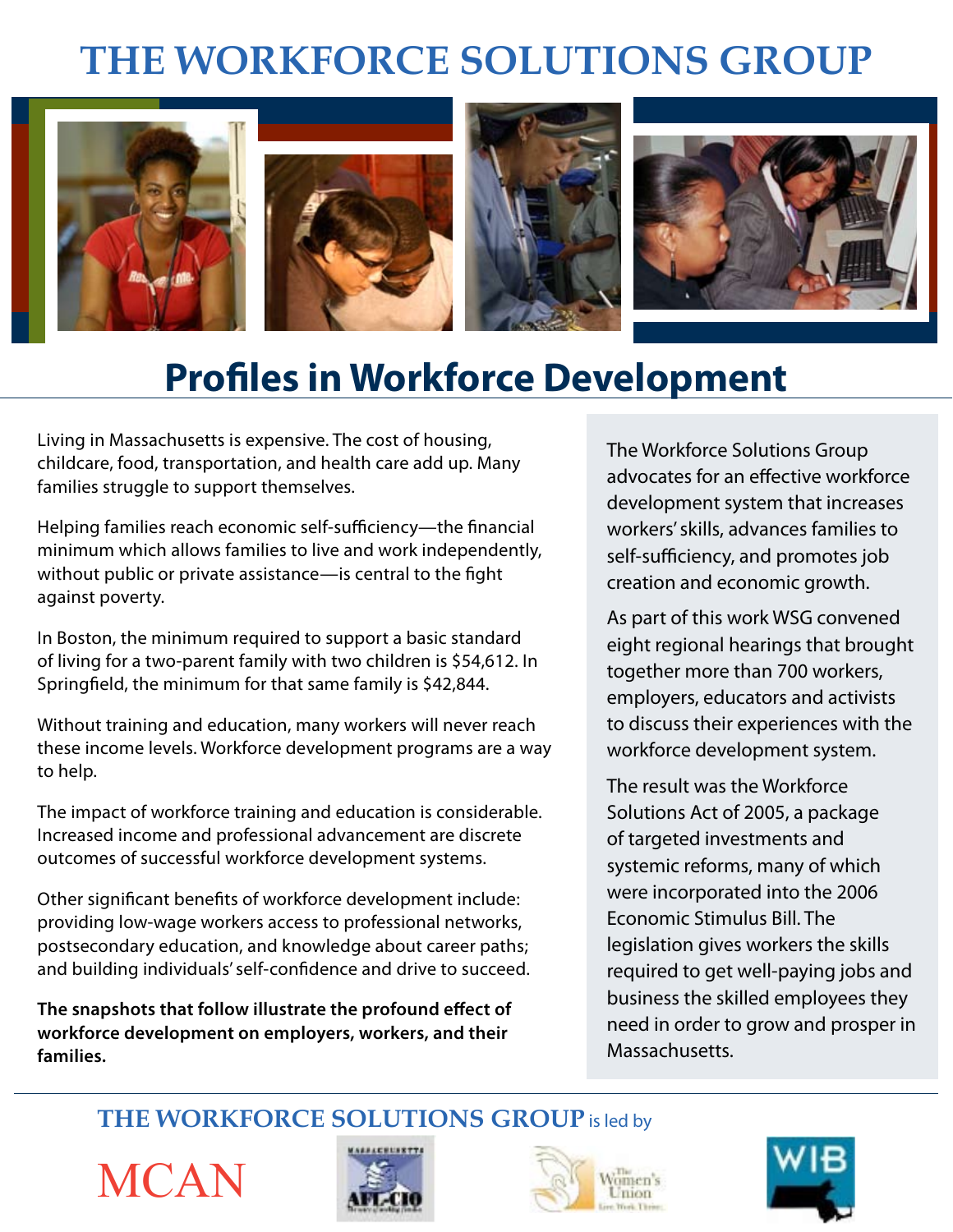

### **Corinne Desimone**

**Hometown:** Lynn

**Job:** Billing Specialist, Mt. Auburn Hospital

**Salary:** \$34,000 per year

**Training:** Medical Professional Services, Inc. Medical Assistant Program

*"Training and employment have changed every aspect of my life. What I do now is not just work; I enjoy it and feel confident in my skills on the job."*

# **Keisha Mimms**

**Hometown:** Salem

**Job:** Customer service representative for North Shore Medical Center

**Salary:** \$14.15 per hour

**Training:** MediClerk Program; currently taking prerequisites for nursing program at North Shore Community College

*"MediClerk allowed me to get a stable job (\$10 per hour). The additional training I have received on the job has increased my pay to \$14.15 in only two years."*



### **Kim Morgan**

**Hometown:** Sudbury

**Job:** Registered Nurse

**Salary:** \$22.50-\$23.50 per hour

**Training:** RN Associate's degree from Becker College

RN Refresher Course – Boston College through Department of Employment and Training

*"I am a single parent, and my new income is incredible, along with a huge future filled with many opportunities."*



### **Teresa Aiello**

Teresa Aiello earns \$12 per hour as a Certified Nursing Assistant (CNA) at St. Joseph Nursing Home in Brockton. To make ends meet, she works three jobs. Yet, recognizing the importance of training, education, and organizing to improve her job prospects and her salary, she makes the time to advocate for workforce development programs.

Teresa testified at a regional forum on workforce development last year and expressed the importance

of establishing health care career ladders, training, ESOL, and education to help people in her position advance and to help meet the state's need for more health care workers. She also testified at a State House hearing on workforce training funding and legislation.

As part of the Brockton Interfaith Community and co-chair of its Jobs Committee, Teresa has organized for more ESOL classes, created career ladder programs for nursing assistants, and created opportunities for workers to get into union apprenticeship programs. She helped organize her nursing home to participate in the state's Extended Care Career Ladder Initiative that helps CNAs obtain more training and wage increases. She also helped develop a job training proposal with the Brockton Workforce Investment Board that trained immigrants to move forward in health care occupations.

Teresa recognizes the need for more training and ESOL for health care workers to help immigrant nurses become certified to work here in the U.S. and to help nursing assistants move up. Teresa has completed CNA I and CNA II certifications in addition to HIV case management and a certificate in human services and health management, yet she is still paid only \$12/hour. Teresa believes more can be done.

*"I love my nursing assistant job, but I want to move up the ladder in my career, and I'm looking to better my situation."*

*"I would like to encourage the state to establish a health care job training program to help more immigrants become nurses and contribute their skills and knowledge to our diverse community. I invite the next governor to help make this dream come true."*

## **Toddye Anderson**

When Toddye Anderson found Partners in Career and Workforce Development (PCWD) in November 2004, she had been homeless for nearly a year.

Medical issues, both her own and her family's, had caused her to lose her job and her apartment, and she was living in a shelter in Boston with her nephew and niece, of whom she had legal custody.

Toddye wasn't about to give up, though, despite the odds stacked against her. She knew she wanted to go back to

school. She knew that she needed to find a good job. And while she knew she had to rely on herself, she also knew she would need help. So she started looking. A referral from Project Hope led Toddye to PCWD, a program operated by Partners HealthCare to help low-income Boston residents enter jobs in three of its hospitals (Brigham and Women's, Massachusetts General, and Spaulding Rehabilitation hospital), advance up the health care career ladder, and address shortages in nursing, radiology technology, and other allied health fields. Toddye hasn't looked back since.

The PCWD program gave Toddye what she hadn't been able to get for herself—an open door to training, job placement, and access to a health care career path. PCWD provided an internship at the hospital and career coaching to help Toddye define and attain her goals.



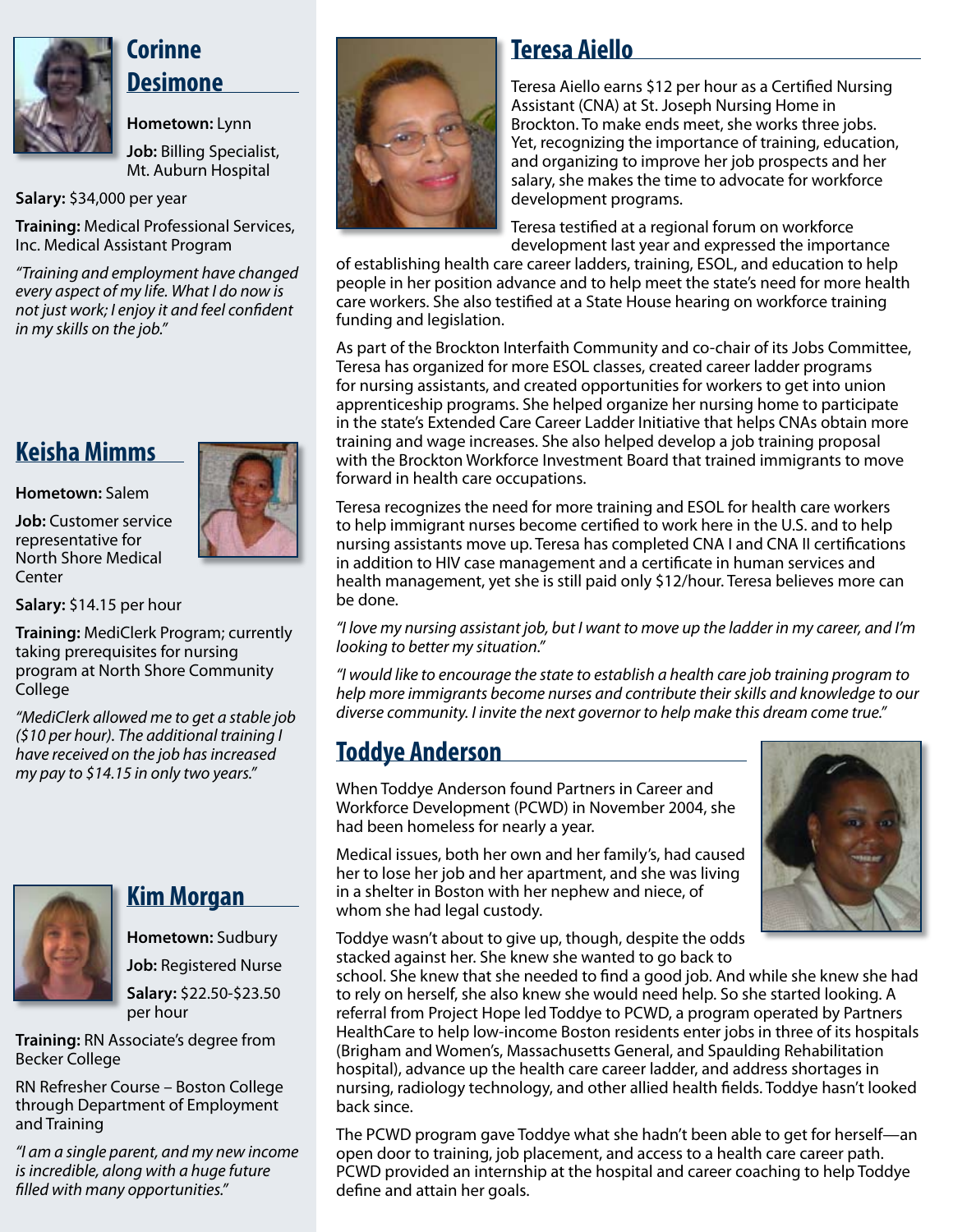Before Toddye lost her job and her apartment, she had been in medical billing and worked in administrative positions in health care. She was barely making ends meet. Today, she has a full-time, permanent position with benefits in the pediatric neurology department at Massachusetts General Hospital. Her supervisor supports her ambitions, and Toddye has a flexible schedule that allows her to attend college. She recently finished her first semester at Bunker Hill Community College, where she is taking pre-requisite courses to enter nursing training. Toddye has also moved into her own apartment in Dorchester. She continues to receive support from Project Hope and was nominated by the shelter to receive a college scholarship through the One Family Scholars program.

*"Through PCWD, I was able to get the support I needed to succeed. Everywhere I went, there were people who were willing to take the time to help me and provide information and resources that I might not have seen and didn't have time to look for.* 

*"There were five people at my homeless shelter who also tried to pursue education and training, but all of them have dropped out except for me. I worked hard, of course, but the support and resources I received also helped me overcome the many obstacles in my way. Today, I am a board member for Homes for Families, and I encourage others not to give up on their dreams and tell them to pursue education and training. I think I am an example that it can be done.*

*"If I could say anything to the next governor, I would ask him or her to help people understand that education really is the only road out of poverty, and then provide people with the assistance and support they need to access this road."*

### **Edward Nixon**

Two years ago, Edward Nixon was sitting at home in his office in Roxbury when he received a fax asking if he would be interested in participating in an automotive training program. "It must have been divine intervention," says Nixon. "That was exactly what I needed." Nixon called immediately to sign up. He was told that PACE, the Skill*Works*-funded Partnership for Automotive Career Education, would be starting in about a year and that he would be called.



Nixon was not new to the automotive field. He had previously worked at a shop in Roslindale, but he did not feel like he was going anywhere, and he did not feel like he was learning.

The PACE program appealed to him because he could build his skills and eventually get a better job. Nixon completed two semesters of automotive training at Benjamin Franklin Institute of Technology over the next year and was hired by Sullivan Tire before he even finished the training.

According to Nixon, the PACE program has expanded his horizons.

*"The PACE program motivated me and helped me learn. The PACE program helped me make connections between the classroom and the workplace and apply what I was learning in class on the job. I got to be more skilled and more knowledgeable, and I developed the drive to learn more. At my old job, I never thought about becoming ASE certified or continuing my education. My boss wouldn't support me to do those things, either. At PACE and at Sullivan Tire, they really support and push me to go to class and help me think about an automotive career path."*

#### These days, Nixon aims high.

*"I want to go back to school and get my Associate's and my Bachelor's degree in automotive technology. I want to earn all eight ASE certifications and become a master technician. Maybe I'll teach automotive classes one day. I think I have a real talent for explaining things to people.*

### **Adriana Cristina Morales**



**Job:** CNA, Heritage Hall South

**Salary:** As a CNA \$9.00/hr; as an LPN, 21.85/hr

**Training:** CNA certification, ESOL classes, GED, LPN; also, classes through Holyoke Community College, including writing/reading English, psychology, English 101, English composition, biology, human development

*"Not only has this education benefited me professionally but in all of my life as well. My husband and I are about to purchase our first home."*



### **Christine Tower**

**Hometown:** North Adams

**Job:** Secretary

**Salary:** \$8.50 per hour

**Training:** GED program, resume writing

*"It has allowed me to have a better lifestyle and to have a good job!*

*"It has also helped me do the things I wasn't able to do, such as pay to take the GED."*

### **Jackson Derolus**

**Hometown:** Roslindale **Job:** Taxi driver **Salary:** \$400-\$500 per week

**Training:** Partnership in Automotive Career Education (PACE), a Skill*Works* training partnership; currently, seeking a placement with a Volvo dealership.

*"It has made me more curious about the automotive repair industry."*